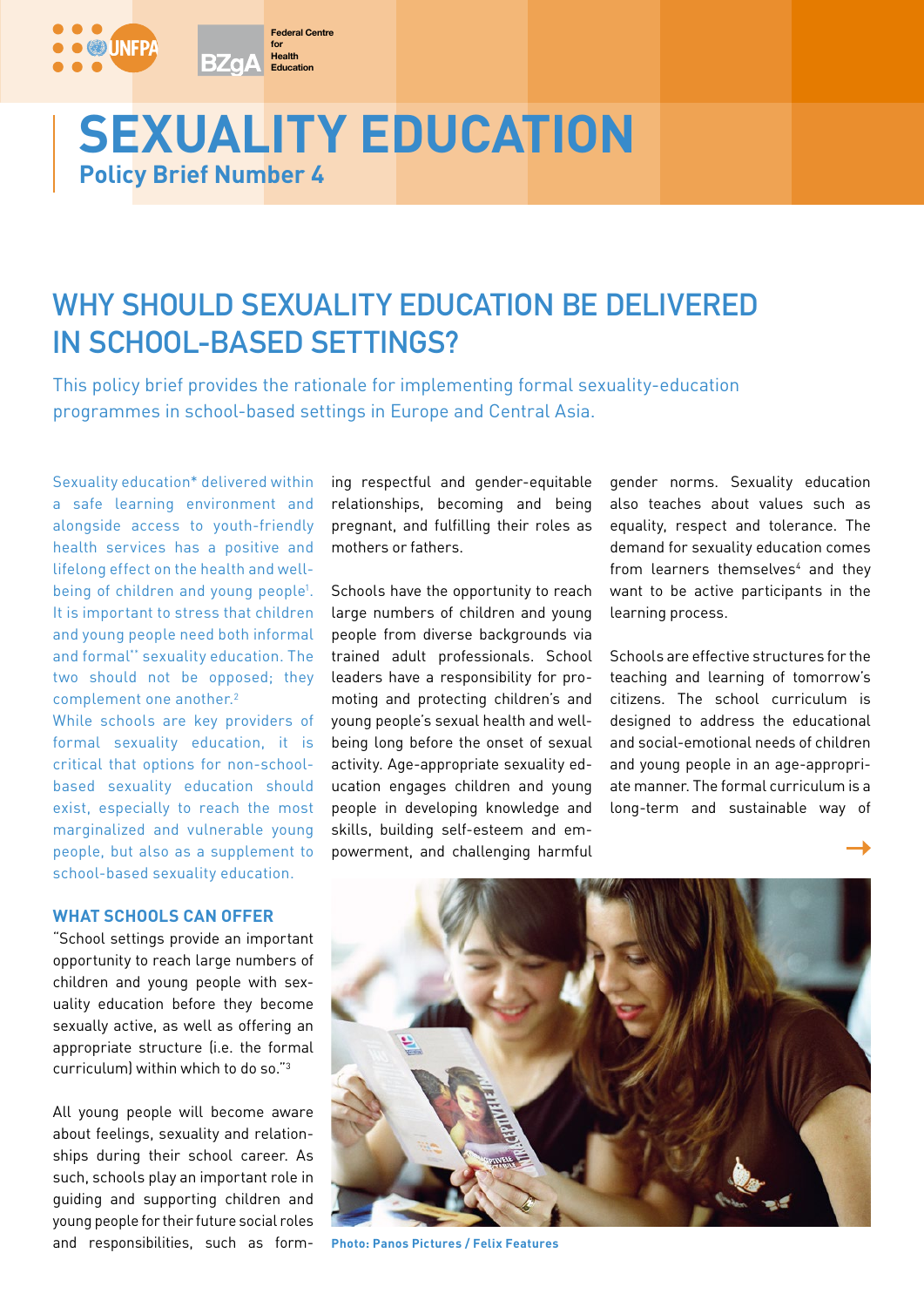imparting information and the best environment to challenge the root causes of gender inequality and gender-based violence in society.

The school ethos influences the learning environment of the school by teaching health literacy, values such as respect, acceptance, empathy and appreciation of diversity, gender equality, and life skills such as decisionmaking and coping with challenges.

Schools bring together professionals from various fields (teachers, administrators, nurses, psychologists) and disciplines. This provides an opportunity for comprehensive and integrated approaches to learning. With the appropriate training, teachers can become skilled and trusted sources of information. Teachers of sexuality education are in need of continued professional training and support from school management, teachers' unions and parents. Given the necessary policies and staffing, schools can be safe spaces for open discussions with professional adult support, using the opportunities and benefits of group dynamics offered by the classroom setting.

Safety in the classroom should be supported by policies that prevent gender inequality and discrimination, have a positive approach to young people's experiences, respond to their expectations about sexuality and relationships, and are consistent with the curriculum.

The school is part of the community and as such can effectively liaise with community-based social and health

services such as youth-friendly health clinics, counselling services and youth clubs. To be most effective schoolbased sexuality education needs to be coupled with access to information and counselling services, contraceptives and commodities.

### **RESPONSIBILITIES AND LEGAL FRAMEWORKS FOR INTRODUCING SEXUALITY EDUCATION IN SCHOOLS**

The majority of governments in Europe and Central Asia use national policies to protect the rights of children and young people to access information related to their health and well-being. Countries as diverse as Albania, Estonia and Germanyi have specific policies in place that ensure child and youth-friendly services, for example, age-appropriate formal schoolbased sexuality education.

In the majority of countries, the state's responsibility for meeting children's and young people's rights to information and protection is shared between various ministries responsible for education, health, social protection, youth, sports, family, gender issues and justice.

Countries vary in the manner in which school-based sexuality education is mandated by law. In the Netherlands, for example, education on sexuality and sexual diversity is mandated as a core objective in the 2012 Law on Education Goals. However, schools retain great freedom in the way in which they develop sexuality-education lessons. In several countries of Eastern Europe, South Caucasus and Central Asia such as Armenia, Kyrgyzstan, the

Republic of Moldova and Tajikistani , the protection of adolescents' sexual and reproductive health and the right to school-based sexuality education is clearly enshrined in legislation on public health or reproductive health and rights; governmental bodies, health and educational institutions are mandated with the working out of curricula5 .

Age-appropriate sexuality education should be introduced at the beginning of the school career to complement informal sexuality education in the home. Sexuality education is based on a building-block model with built-in repetition and more in-depth study of certain topics at later stages. Denmark, Germany, the Netherlands and Norwayi have introduced age-appropriate sexuality education at preschool age, in other words before the age of six.

i These are examples; the list does not claim to be exhaustive.

<sup>\*</sup>Experts prefer the term "holistic sexuality education" and have defined it as: Learning about the cognitive, emotional, social, interactive and physical aspects of sexuality. Sexuality education starts early in childhood and progresses throughout adolescence and adulthood. It aims to support and protect sexual development. It gradually equips and empowers children and young people with information, skills and positive values to understand and enjoy their sexuality, have safe and fulfilling relationships and take responsibility for their own and other people's sexual health and well-being.

<sup>\*\*</sup>Informal sexuality education refers to the acquisition of knowledge, skills, attitudes and values about relationships and sexuality through family, friends, peers, mass media, etc. Formal sexuality education entails learning about these issues in a formal educational context that sets learning objectives and integrates the support of professionals. Schools are important providers of formal sexuality education.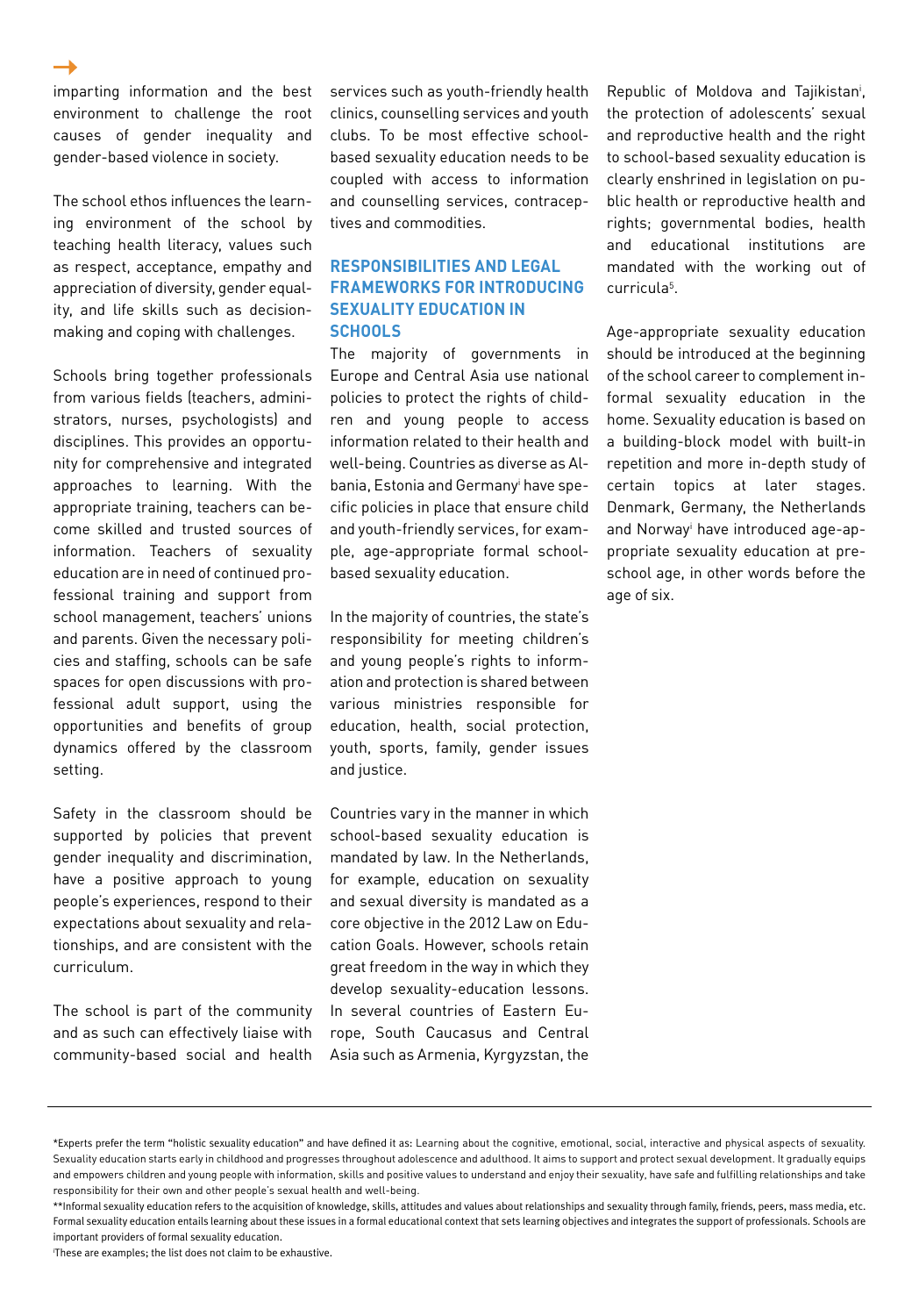## **DIFFERENT MODELS OF HOW SEXUALITY EDUCATION IS INCLUDED AS A LEARNING CONTINUUM DURING FORMAL SCHOOLING**

- a) Sexuality education as a **stand-alone topic**, sometimes provided by **specialist entities or NGOs.**
- b) Sexuality education **integrated into** a health or other carrier subject such as **biology, healthy lifestyles, social citizenship or civics.**
- c) Sexuality education **mainstreamed into** several subjects like **art, language, history.**
- d) Sexuality education as an **extracurricular** and **non-compulsory subject.**

## WHAT SHOULD BE IN PLACE?

*Sexuality education is the responsibility of the whole school not only via teaching but also via school policies and rules, inschool practices, the curriculum and teaching and learning materials.3, 6*

#### **CURRICULUM**

A curriculum that adheres to international standards. $i$ <sup>12</sup> is one of the necessary components of a sexuality-education programme. Table 1 below provides an overview of the range of topics that should be included in a sexualityeducation curriculum.

#### **SCHOOL LEADERSHIP AND SUPPORT**

Commitment and strong leadership is crucial to ensuring high-quality sexuality education in the classroom, which requires providing space in the curriculum, supporting the competencies of teachers, stimulating collaboration with parents and creating a supportive learning environment where everyone "may learn from mistakes together"?. Sexuality education also requires leadership from teachers by establishing ground rules in the classroom on zerotolerance policies on bullying, discri-



#### **Photo: UNFPA Moldova**

mination and abuse of power. In addition, teaching and learning on sexuality education should be routinely monitored for quality, accuracy and relevance at least once a year<sup>8</sup>.

### **TEACHER TRAINING, METHODS, MATERIALS DEVELOPMENT AND FACILITIES**

Ideally, sexuality education should be taught by teachers who have an interest in, and feel at ease with, the subject and/or by those teachers with whom students feel most comfortable when personal and sensitive issues are discussed. Sexuality education, more than any other subject, requires a learner-centred approach and is best delivered using interactive teaching methods. Where sexuality education is provided by biology, sociology, civics or physical-education teachers, these should receive either pre-service training at teacher-training colleges or short-term in-service training sessions throughout their teaching career. In instances where pre-service training is not available, intensive and

<sup>ii</sup>In the framework of initiatives taken at global or European level in the past decade to promote good-quality sexuality education and establish minimum standards in this respect, international and/or non-governmental organizations have developed recommendations and guidelines aligned to international treaties, grounded in human rights, based on best international practices and supported by a rich body of evidence. See reference list for some examples.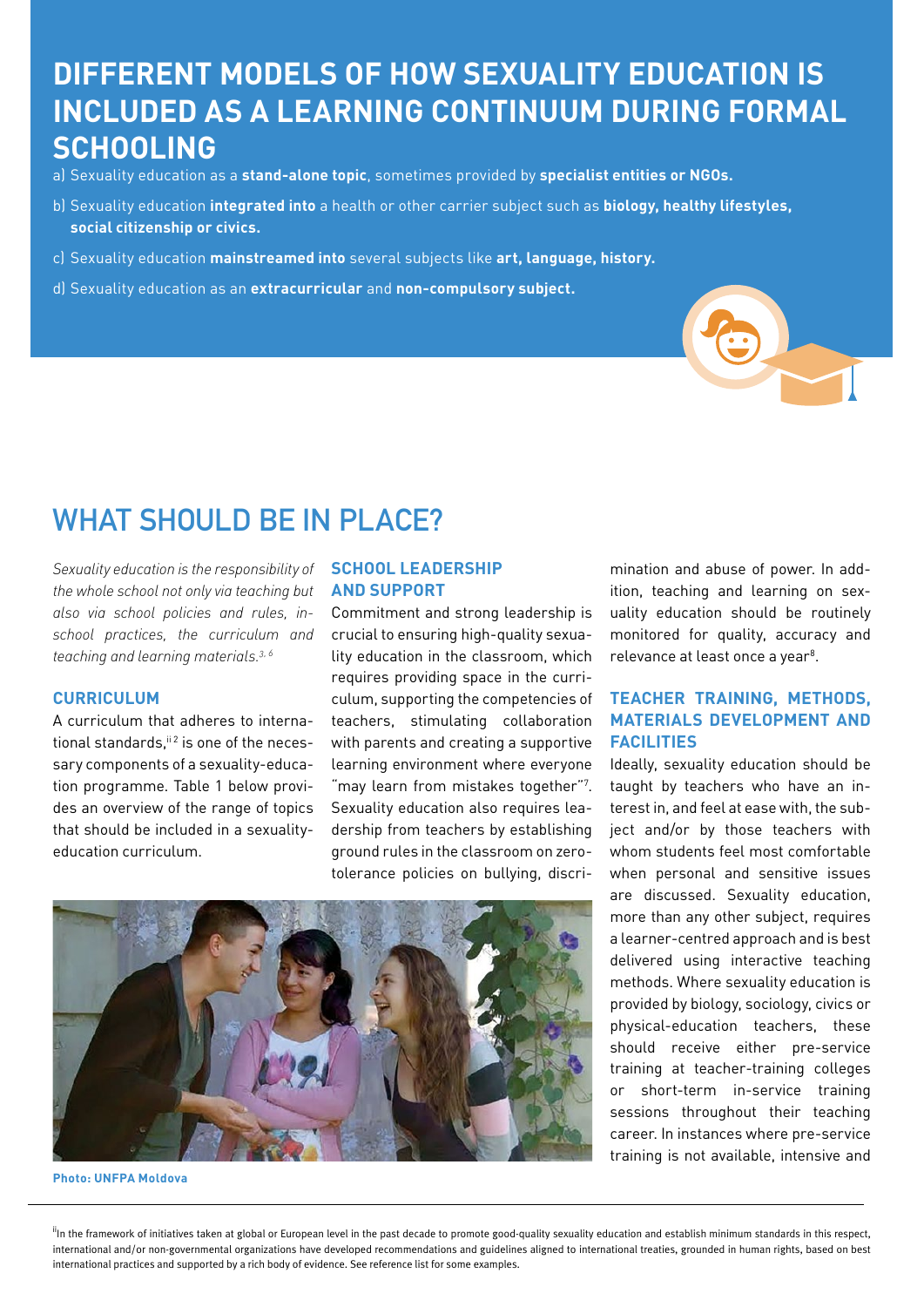## **SCHOOL-WIDE POLICIES AND REGULATIONS**

*Sexuality education can only be effective in a supportive and safe school environment. These inclusive and supportive school policies and regulations are the basis for implementing a successful sexuality-education programme. They should at least:*

- 1. provide an institutional basis for the implementation of sexuality-education programmes for teachers, parents and students;
- 2. anticipate and address parents', teachers' and learners' sensitivities concerning the implementation of sexualityeducation programmes;
- 3. set standards of confidentiality for the sexuality-education classroom;
- 4. set standards of appropriate behaviour for the sexuality-education classroom;
- 5. protect and support teachers responsible for delivery of sexuality education and, if appropriate, protect or enhance their status within the school and community;
- 6. have procedures for responding to parental concerns about sexuality education;
- 7. create links to health and other social services.

Adapted from UNESCO, 2009

repeated in-service training is a good alternative. Teaching competence, appropriate teaching methods and the principles of good-quality interactive teaching are important components for effective provision of sexuality education<sup>9</sup>.

Good-quality teaching is impacted by the quality of the curriculum, time allocation within the time table, whether it is structurally embedded within the school system, and whether it is monitored on a regular basis. Goodquality teaching and learning materials such as books and/or web-based, multi-media and interactive tools, etc. are also required.

### **CREATING A SAFE LEARNING ENVIRONMENT**

The principles of teaching and learning in sexuality education should be reflected inside as well as outside the classroom. This can be done most effectively by applying a whole-school approach. All members of the school community should espouse the same

values and principles. A democratic, non-judgemental and supportive learning environment based on the needs of young people is created together with the learners, and also depends on them. Together, policies and regulations, strong administrative leadership, committed and trained teachers, involved parents and active learners shape a safe and stimulating learning environment.

#### **CO-OPERATION WITH PARENTS**

Parents and families play a primary role in shaping key aspects of their children's sexual identity, and sexual and social relationships.<sup>3</sup> Involvement of parents in sexuality education increases its impact and sustainability, as is known from experience  $iii$ . It is therefore crucial for any school that starts with sexuality education to establish close co-operation with parents. The degree of parental involvement may vary: at the very least, schools will inform parents at the start of their child's school career or school year that children will receive sexuality education.

Parents should have the opportunity to express their wishes and concerns; these can be addressed through information meetings about the contents of sexuality-education lessons or other kinds of programmes that seek to increase engagement between parents, pupils and schools. Such interventions provide the opportunity to enhance parental confidence and knowledge of sexuality education and encourage parents towards open interaction about these issues with their children at home. Informed and involved parents are, in most cases, among the strongest supporters of quality sexuality education programmes in schools.3

<sup>iii</sup>Especially as parents remain an important source of information and accepted confidants on sexual matters for young people, as shown, for example, by a representative survey on youth sexuality conducted in Germany by the BZgA (see no. 10 in reference list).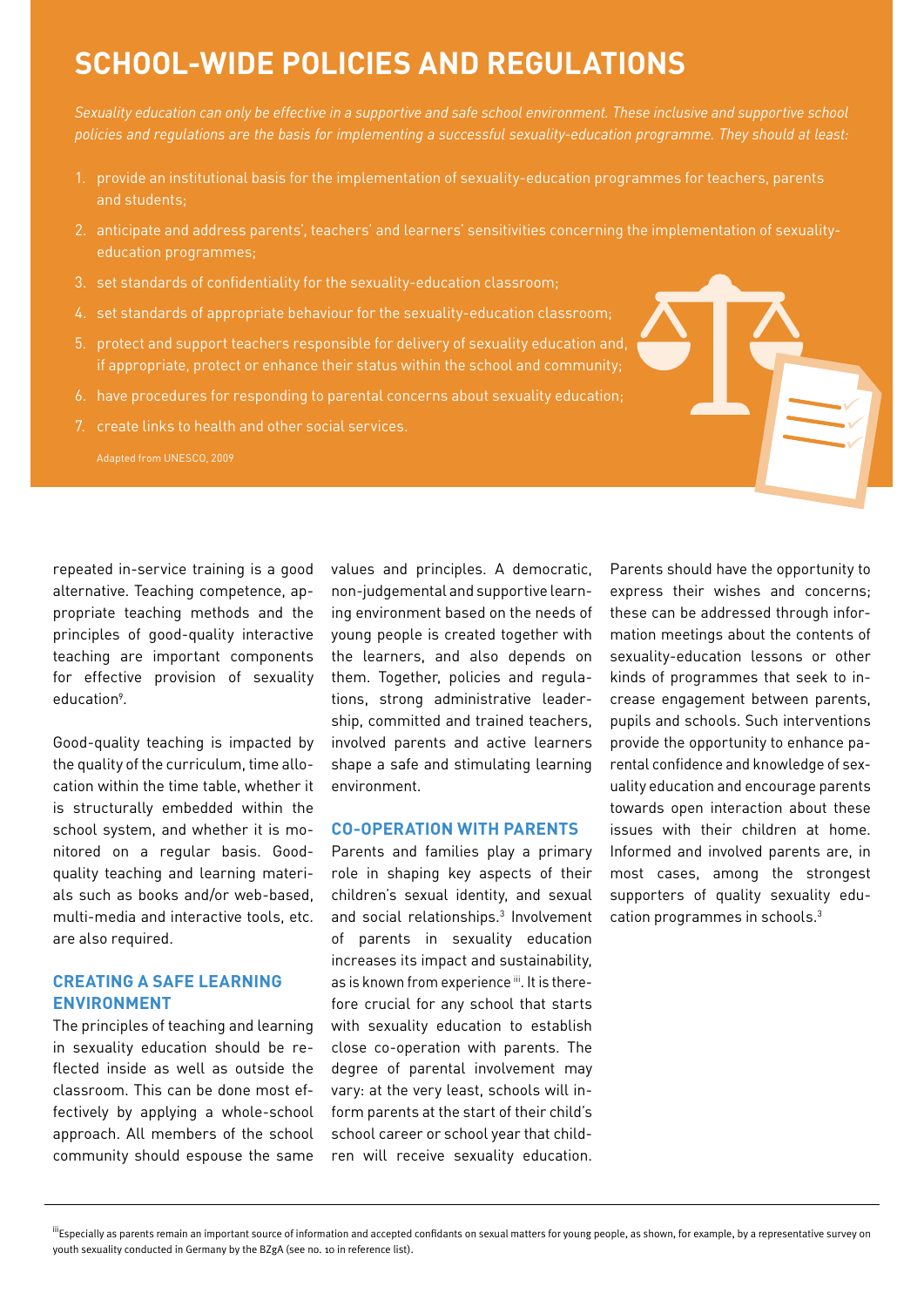

```
Photo: UNFPA / Besfort Kryeziu
```
**Table 1:** Overview of summarized topics in a sexuality-education curriculum (adapted from the Standards for Sexuality Education in Europe, WHO Regional Office for Europe and BZgA<sup>2</sup>)

|                                                                | <b>Information</b>                                        | <b>Skills</b>                                                     | <b>Attitude</b>                                     |
|----------------------------------------------------------------|-----------------------------------------------------------|-------------------------------------------------------------------|-----------------------------------------------------|
| Human body & human development                                 | Body parts, changes & hygiene                             | Name body parts,<br>recognize differences                         | Positive body image                                 |
| Fertility & reproduction                                       | Pregnancy, birth & babies,<br>contraception               | Communication & informed decisions                                | <b>Respect for differences</b>                      |
| Sexuality                                                      | Love, tenderness, sex & the media                         | Respectful communication, negotiation                             | Acceptable forms of sexual behaviour                |
| <b>Emotions</b>                                                | Feelings, love & desire                                   | <b>Expression &amp; communication</b>                             | Acceptance of feelings                              |
| Relationships & lifestyles                                     | Friendships, love relationships                           | Building relationships.<br>communication, negotiation             | Equality, responsibility, respect                   |
| Sexuality, health and well-being                               | STIs, HIV, abortion, violence                             | Setting boundaries, seeking help                                  | Responsibility for one's own health                 |
| Sexuality & rights                                             | Information, bodily integrity                             | Asking for information & help                                     | Responsibility for oneself & others                 |
| Social & cultural determinants<br>of sexuality (values/ norms) | Gender roles, social &<br>cultural norms, religion, media | Communicating wishes and needs,<br>dealing with conflicting norms | Respect for different lifestyles,<br>values & norms |

NB: some topics only apply to secondary-school, not primary-school age.